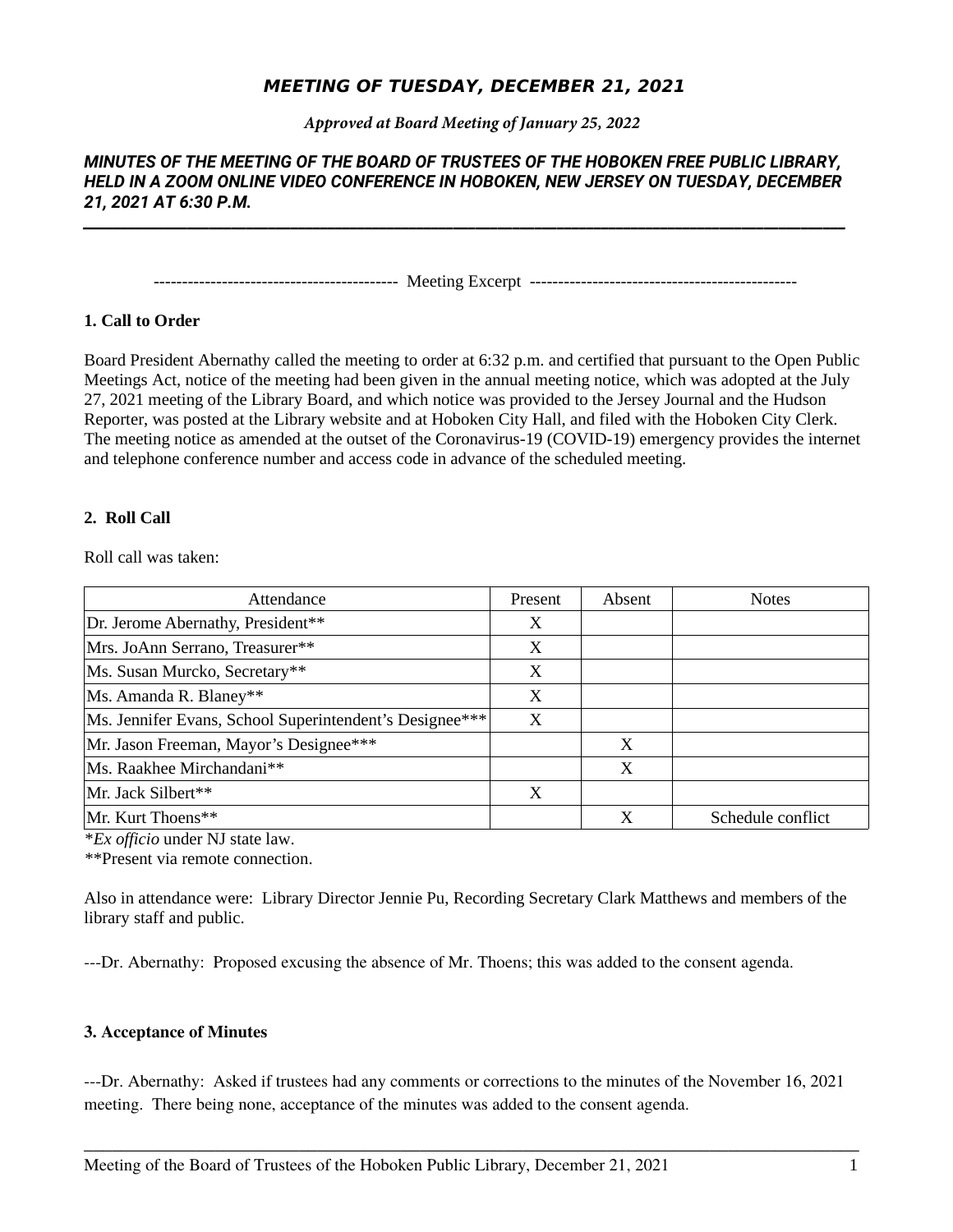### **4. Public Comments**

---Dr. Abernathy: Invited comments from the public. There were no public comments.

#### **5. Director's Report**

---Ms. Pu: Highlighted several items from the Director's Report: The Jersey Journal had an article with pictures of the discovered third floor pocket doors; NBC's Today program visited the library to interview children about vaccinations; the new "Meet the Staff" directory is now online with pictures of the staff; and the November  $16<sup>th</sup>$ Staff Development Day went well and received compliments from the staff. Some changes have been made in the staff organization charts: the programming team has been recast into the Engagement Team with broader scope of adult programming and digital literacy. A design team called Felt Hat has been retained and is conducting interviews as part of rebranding the library as part of the third floor reopening. There was a reading of Charles Dickens' "A Christmas Carol" in the large program room, with trustee Jack Silbert playing several roles. A box of unwrapped toys was donated to the Hoboken University Medical Center. There are two late-breaking developments: 1) there are Covid cases among the staff, and the library is responding with the Covid Response and Safety Plan developed by the New Jersey Department of Health and BCCLS, including staff adjustments; and 2) the library did not receive a 2021 NJ Construction Bond (NJCB) grant. According to a review by the state librarian, the NJCB grant winners had marquee projects, many involving HVAC, and also demonstrated lots of local support, including matching funds and letters of municipal support. In anticipation of a third round of NJCB awards, the director reached out to the New Jersey Library Association (NJLA) to join its public policy committee to facilitate the process, which will involve participating in an NJLA task force on state policy initiatives to create permanent funding sources for library construction; NJLA members said that some major factors in the successful community grants were involvement in the legislation and hard lobbying for projects.

## **6. Committee Reports, Including Finance Committee and Payment of Bills**

---Mr. Chapka: Reported for the Buildings and Grounds Committee: The additional asbestos abatement work was completed in November and the sites are cleared to open. The HVAC work is making good progress; all parts are in the attic and vents are being run down to the second floor; preparations are underway to install the equipment on the roof. Work on the second floor restroom has started. The new tin ceiling plates are due for delivery Christmas week. He and the committee are still working with architects Clarke Caton Hintz (CCH) and general contractor Merrill and Garaguso to price the proposed Maker Space. Also, there have been Covid exposures among the staff and he is working with Facilities Manager Raoul Sanguinetti to do building sanitizing and other anti-Covid measures, as previously during the pandemic.

---Mrs. Serrano: Asked if the entire tin ceiling was being replaced. Probably yes; there may be a small area of original tin being preserved, but most of the 1896 tin ceiling will be the new replica.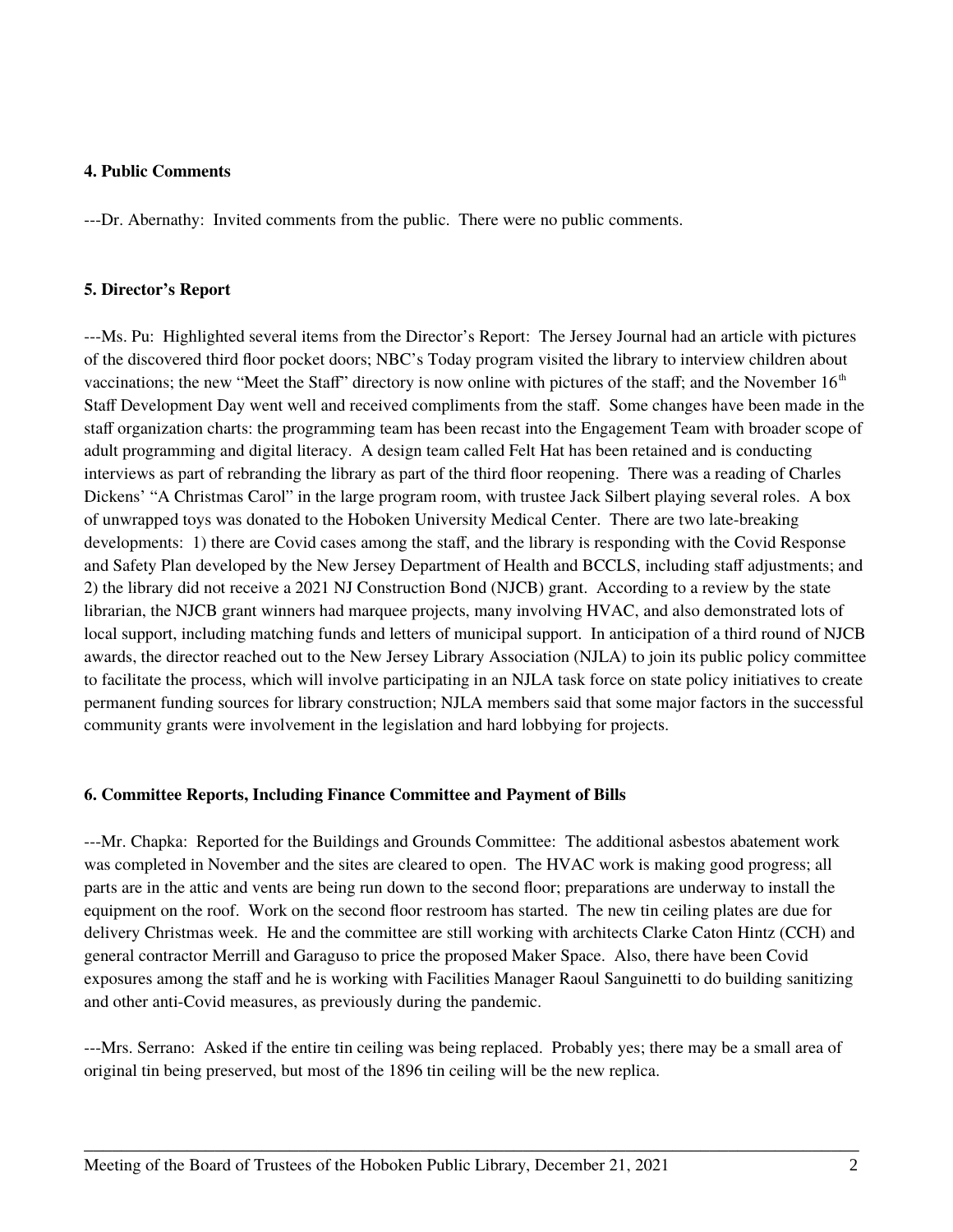---Mrs. Serrano: Reported for the Budget and Finance Committee: The draft 2022 library operating budget is included in this month's board package for review. She described the financial matters before the board for approval: 1.) in Part A, to pay from the capital improvement Construction Account at Bayonne Community Bank (BCB) checks no. 359-362 totaling \$1,071,445.32; 2.) in Part A, to pay library operating expenses with checks no. 9710-9753 totaling \$262,159.77 and to pay via PayPal \$22.00 to Wordpress.com; 3) in Part B, to pay expenses for library materials with checks no. 9700-9709 totaling \$27,975.63; and 4) to disburse \$300 to Raul Sanguinetti for petty cash. Also before the board is a resolution to void check no. 9610.

---Mrs. Serrano: She asked if there were any questions about the bills or resolution. There being none, approval of the Part A bills and the resolution was added to the consent agenda.

---Ms. Evans: Moved to pay the Part B bills for library materials.

---Ms. Blaney: Seconded.

| Trustee       | Yes | No | Recused | Abstain |
|---------------|-----|----|---------|---------|
| Ms. Blaney    | X   |    |         |         |
| Ms. Evans     | X   |    |         |         |
| Ms. Murcko    |     |    | X       |         |
| Mrs. Serrano  | X   |    |         |         |
| Mr. Silbert   | Х   |    |         |         |
| Mr. Thoens    | Х   |    |         |         |
| Dr. Abernathy | X   |    |         |         |

---Adopted by roll call vote as follows: YEAS: 6 NAYS: 0 RECUSED: 1 ABSTAIN: 0

---Ms. Murcko: Reported for the Personnel and Policy Committee: The committee met about salaries and an action item is before the board to approve a new salary chart that is compliant with New Jersey Library Association guidelines; the committee recommends adopting salary chart. She solicited feedback from the trustees about an executive session on readjusting the director's goals on her 6-month anniversary. Concerning the board retreat, the plan is still to meet in person with the speaker in attendance; the large program room would be used for the meeting to maintain distancing. The committee has also developed a list of five strategic planning consultants and will start evaluating them after New Year's to begin updating the library Strategic Plan. After discussion, the board action item (BAI) approving the new salary chart was added to the meeting consent agenda.

# **7. President's Report**

---Dr. Abernathy: Has been focusing on developing closer relationships with people in town, helped by Mr. Chapka who is now based at City Hall. There is \$250,000 in seed money for a public broadband project and he is building a relationship with the NYCNet public broadband activists. He met with Dr. Johnson of the Board of Education about coordination of a broader array of services that are needed by students who require educational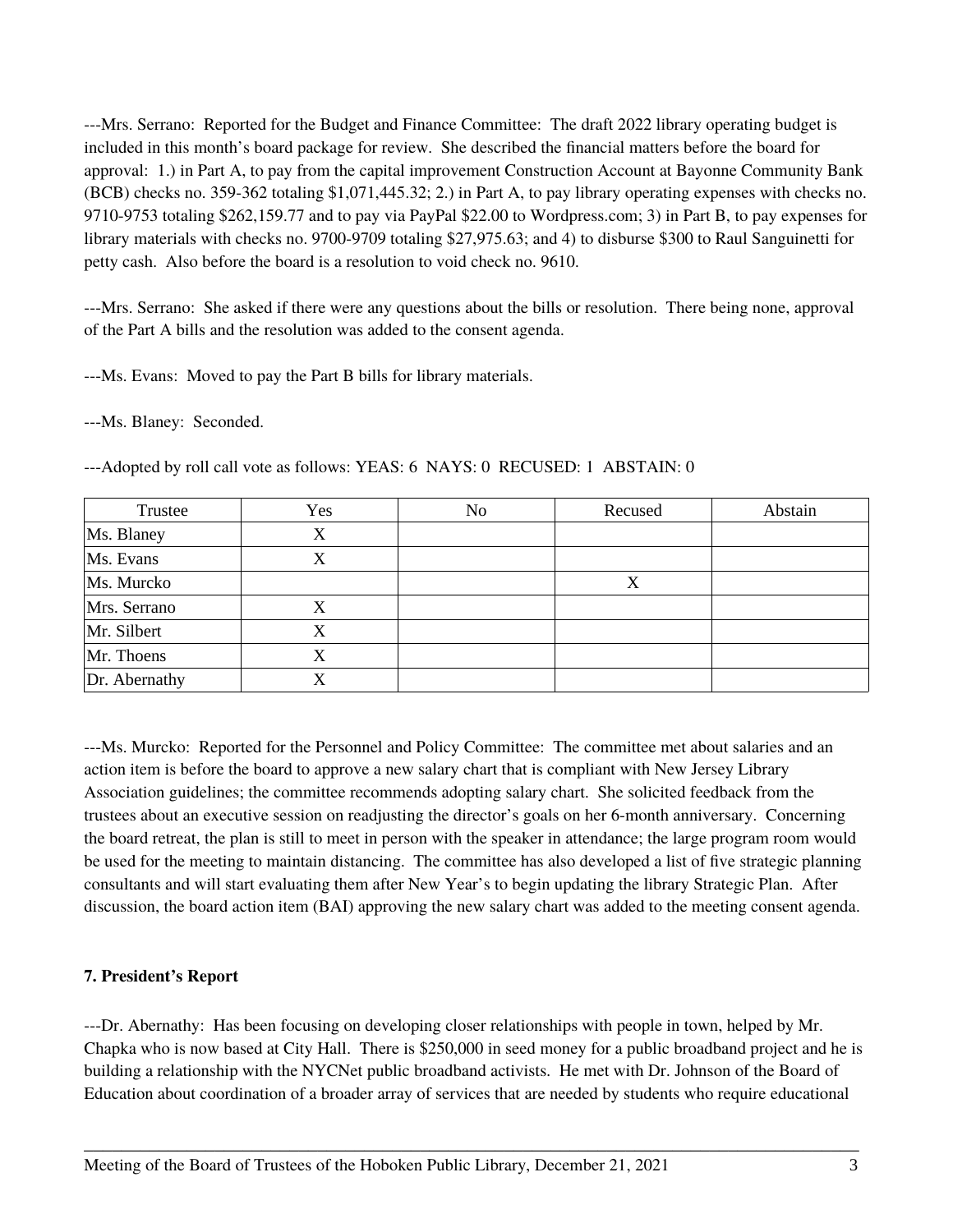assistance; he is also looking to demonstrate how much value the library provides to the community in other ways. The fundraising consultants gave the trustees homework to do for the board retreat: 1. identify who are the centers of influence in the community; and 2. identify who is "the library", e.g., the board, staff, Friends of the Library, Library Foundation? Discussion about whether the homework needs to be done in advance of the board retreat, or will be done at the retreat.

### **8. Library Foundation Report and Friends of the Library (FOTL)**

---Ms. Blaney: Reported for the Library Foundation: The Foundation and Friends are working with their attorney on the merger of both groups, it is hoped by January 2022. The Foundation's 2021 Annual Appeal is ongoing and so far has collected about \$5,000 from its email blast and a small postal mailing. There was discussion about a name for the merged organization; the name is not public yet.

## **9. Old Business**

---Ms. Pu: Described the revised public meeting notice that is before the board for adoption: Because the governor's Covid executive order will expire in January, the revised public meeting notice sets times and places for in-person board meetings, with provisions for online attendance via Zoom as well. Discussion about ways to quickly switch back to remote meetings if the Covid emergency resumes. Further discussion about the public notice for the board retreat.

#### **10. New Business**

---Dr. Abernathy: Advised the board that he had received notice from the New Jersey Public Employment Relations Commission advising of a hearing in January concerning the library union voting to join the Communications Workers of America (CWA), which represents employees at other libraries in New Jersey. There are expected to be further developments in the first quarter of 2022 and the union will want to open negotiations.

---Ms. Murcko: Asked if the library staff have voted to join the CWA. Not at this time.

#### **11. Consent Agenda**

---Mr. Silbert: Moved the board approve the meeting consent agenda as follows:

- a. Excuse the absence of Mr. Thoens.
- b. Accept the minutes of the November 16, 2021 board meeting.
- c. Approve payment of Part A bills, BCB bills for capital improvements, and Part B bills for library materials.

\_\_\_\_\_\_\_\_\_\_\_\_\_\_\_\_\_\_\_\_\_\_\_\_\_\_\_\_\_\_\_\_\_\_\_\_\_\_\_\_\_\_\_\_\_\_\_\_\_\_\_\_\_\_\_\_\_\_\_\_\_\_\_\_\_\_\_\_\_\_\_\_\_\_\_\_\_\_\_\_\_\_\_

d. Approve resolution to void check.